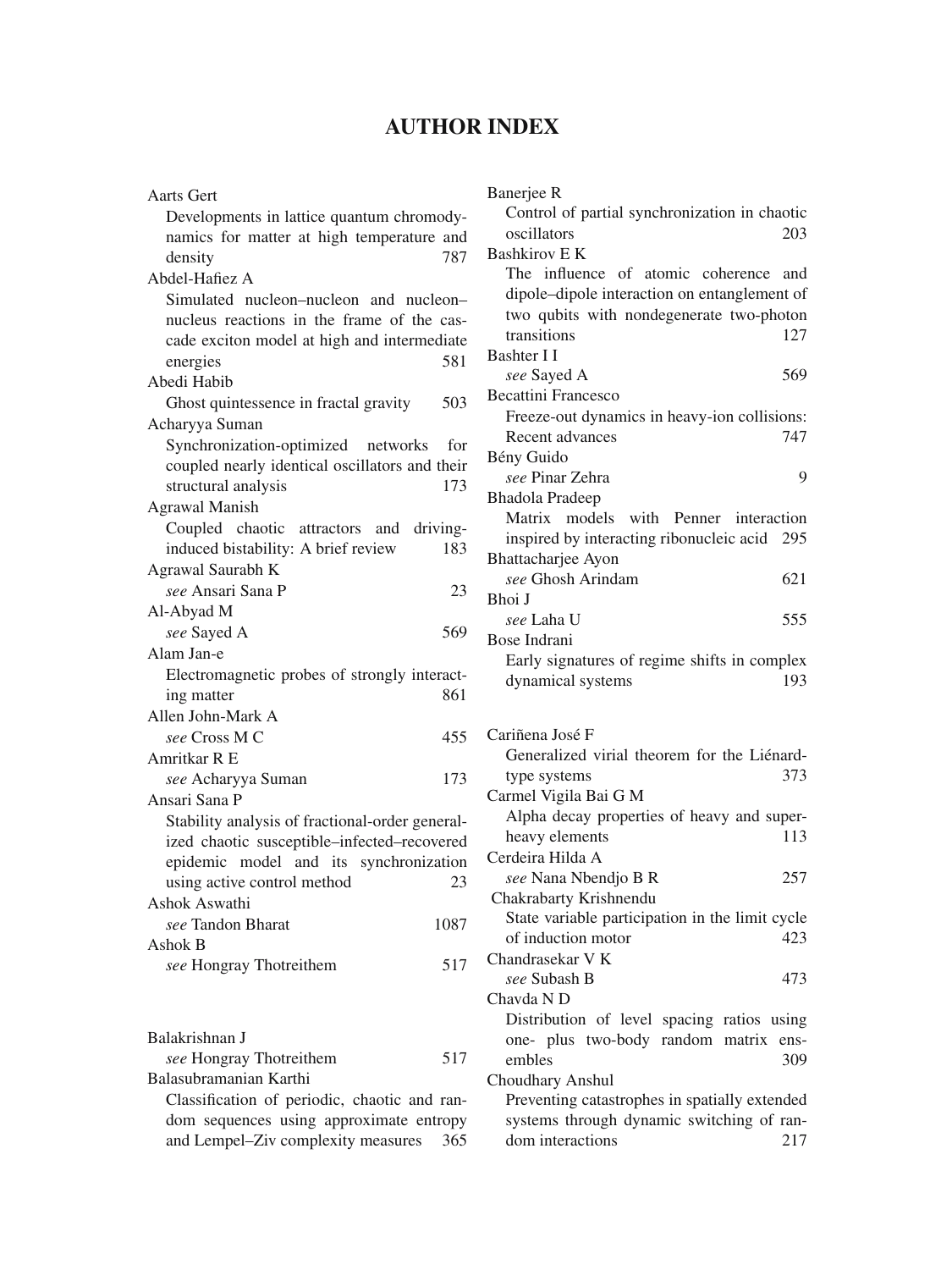| Choudhury Anindya Ghose                                   | Enjieu Kadji H G                                           |
|-----------------------------------------------------------|------------------------------------------------------------|
| see Cariñena José F<br>373                                | see Nana Nbendjo B R<br>257                                |
| Choudhury D                                               | Eslami M                                                   |
| Site-specific doping, tunable dielectric prop-            | solutions<br>for<br>New exact wave<br>Hirota               |
| erties and intrinsic paramagnetism in Mn-                 | 3<br>equation                                              |
| doped SrTiO <sub>3</sub><br>987                           |                                                            |
| Choudhury D K                                             |                                                            |
| see Hazarika Bhaskar Jyoti<br>69                          | Farokhi B                                                  |
| Cimpoiasu Rodica                                          | see Eghbali M<br>637                                       |
| On symmetry groups of a 2D nonlinear diffu-               | Fuwape I A                                                 |
| sion equation with source<br>543                          | see Ojo K S<br>33                                          |
| Cross M C                                                 |                                                            |
| Building better oscillators using nonlinear               |                                                            |
| dynamics and pattern formation<br>455                     | <b>Ganguly Niloy</b>                                       |
|                                                           | 273<br>see Saha Sudipta                                    |
|                                                           | Gavai Rajiv V                                              |
| Dana S K                                                  | QCD critical point: The race is on<br>757                  |
| see Banerjee R<br>203                                     | Gelis François                                             |
| see Hens C R<br>229                                       | The initial stages of heavy-ion collisions in              |
| Das Ruma                                                  | the colour glass condensate framework 685<br>Gerard Celine |
| A model for the direct-to-indirect band-                  | Mechanical<br>behaviour<br>οf<br>nanoparti-                |
| gap transition in monolayer MoSe2 under                   | Elasticity and plastic deformation<br>cles:                |
| strain<br>1033                                            | mechanisms<br>1041                                         |
| Das Subir                                                 | Ghosh Arindam                                              |
| see Ansari Sana P<br>23                                   | Influence of Cu doping on the structural,                  |
| Datar Suwarna                                             | electrical and optical properties of ZnO 621               |
| see Joshi Anupama<br>1099                                 | Goel Alpana                                                |
| Datta Saumen                                              | see Kalra Kawalpreet<br>87                                 |
| Quarkonia at finite temperature in relativistic           | Govindarajan Rama                                          |
| heavy-ion collisions<br>881                               | see Thampi Sumesh P<br>409                                 |
| Deo N                                                     | Guha Partha                                                |
| 295<br>see Bhadola Pradeep                                | see Cariñena José F<br>373                                 |
| Deo Nivedita                                              | Guria Abhijit                                              |
| see Kumar Sunil<br>317                                    | 273<br>see Saha Sudipta                                    |
| Dharmadhikari Aditya K                                    |                                                            |
| see Kolwankar Kiran M<br>387                              |                                                            |
| Dharmadhikari Jayashree A<br>see Kolwankar Kiran M<br>387 | Hazarika Bhaskar Jyoti                                     |
| Dutta Abhishek                                            | Form factors and charge radii in a quantum                 |
| 9<br>see Pinar Zehra                                      | chromodynamics-inspired potential model                    |
|                                                           | using variationally improved perturbation                  |
|                                                           | 69<br>theory                                               |
| Eghbali M                                                 | Hens CR                                                    |
| Cylindrical and spherical dust-acoustic wave              | Chimera states in a population of identical                |
| modulations in dusty plasmas with non-                    | oscillators under planar cross-coupling<br>229             |
| extensive distributions<br>637                            | Hongray Thotreithem                                        |
| <b>El-Shater Shaker</b>                                   | Oscillatory dynamics of a charged microbub-                |
| see Abdel-Hafiez A<br>581                                 | ble under ultrasound<br>517                                |
| Elbinawi A                                                | Husain M                                                   |

*see* Sayed A 569

nd optical properties of ZnO 621 *see Kawalpreet* 87 Rama **Sumesh P** 409 a José F 373 *see See Saha Sudipta* 273 kar Jyoti rs and charge radii in a quantum amics-inspired potential model ationally improved perturbation theory 69 ates in a population of identical under planar cross-coupling 229 reithem dynamics of a charged microbubltrasound 517 Husain M *see* Islam Shama 653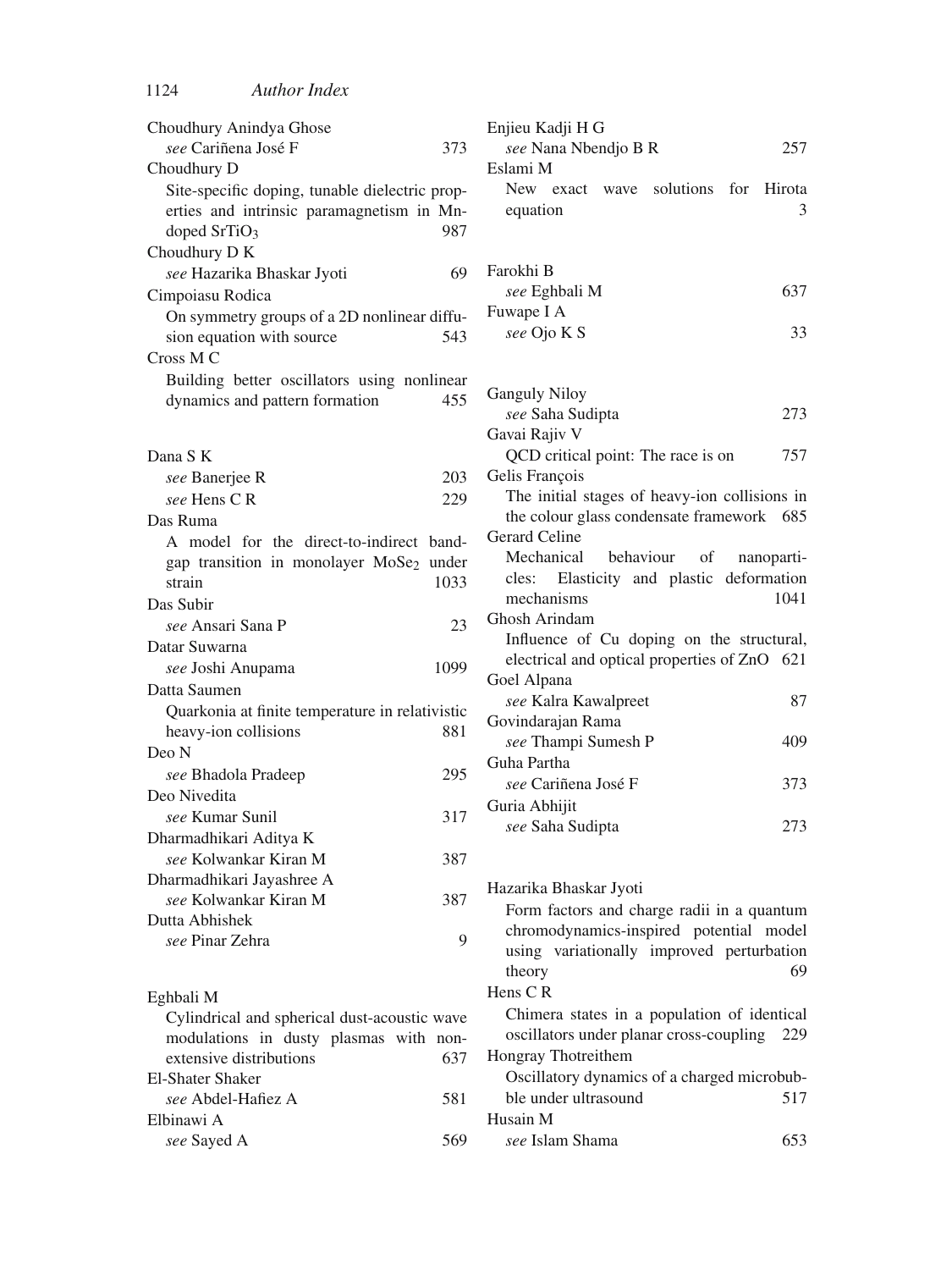| Islam Mitul                                 | Kohar Vivek                                                                              |
|---------------------------------------------|------------------------------------------------------------------------------------------|
| see Mondal Amit<br>47                       | see Choudhary Anshul                                                                     |
| Islam Nurul                                 | Kolwankar Kiran M                                                                        |
| see Mondal Amit<br>47                       | Effect of heat source on the growth                                                      |
| Islam Shama                                 | dritic drying patterns                                                                   |
| Comparative studies of chemically<br>syn-   | Kumar Ashok                                                                              |
| thesized and RF plasma-polymerized poly     | see Kumar Ashwini                                                                        |
| $(o$ -toluidine)<br>653                     | Kumar Ashwini                                                                            |
|                                             | Characteristics of disintegration of<br>emulsion nuclei by relativistic <sup>28</sup> Si |
| Jain A K                                    | 3.7 A GeV                                                                                |
| 87<br>see Kalra Kawalpreet                  | Kumar Lokesh                                                                             |
| Jain R K                                    | Experimental studies of the quantu                                                       |
| see Kumar Ashwini<br>591                    | modynamics phase diagram at the                                                          |
| Jalan Sarika                                | experiment                                                                               |
| Importance of randomness in biological net- | Kumar Suneel                                                                             |
| works: A random matrix analysis<br>285      | see Kaur Mandeep                                                                         |
| Joshi Anupama                               | Kumar Sunil                                                                              |
| Carbon nanostructure composite for electro- | Analysing correlations after the fina                                                    |
| magnetic interference shielding<br>1099     | sis of 2008 and multifractality in glob                                                  |
| Joshi Pankaj S                              | cial time series                                                                         |
| see Patil Mandar<br>491                     | Kumar Sushil                                                                             |
|                                             | see Kalra Kawalpreet                                                                     |

| Kalra Kawalpreet                                       |
|--------------------------------------------------------|
| Systematic of signature inversion in                   |
| $(h_{11/2})_p \otimes (i_{13/2})_n$ for odd-odd nuclei |
| in rare-earth nuclei<br>87                             |
| Kalynaraman Ramki                                      |
| 1073<br>see Nanda Jagjit                               |
| Kamal Neeraj Kumar                                     |
| Suppression of oscillations in mean-field              |
| diffusion<br>237                                       |
| Kamal Neeraj Kumar                                     |
| Dynamic random links enhance diversity-                |
| induced coherence in strongly coupled neu-             |
| 249<br>ronal systems                                   |
| Kanna T                                                |
| Dynamics of solitons in multicomponent                 |
| long wave-short wave resonance interaction             |
| 327<br>system                                          |
| Kar Urmila                                             |
| see Chakrabarty Krishnendu<br>423                      |
| Kaur Mandeep                                           |
| On the momentum distribution of particles              |
| 101<br>participating in nuclear stopping               |
| Keane Declan                                           |
| see Kumar Lokesh<br>773                                |
| Kenig Eyal                                             |
| see Cross M C<br>455                                   |

| see Choudhary Anshul                                       | 217 |
|------------------------------------------------------------|-----|
| Kolwankar Kiran M                                          |     |
| Effect of heat source on the growth of den-                |     |
| dritic drying patterns                                     | 387 |
| Kumar Ashok                                                |     |
| see Kumar Ashwini                                          | 591 |
| Kumar Ashwini                                              |     |
| Characteristics of disintegration of different             |     |
| emulsion nuclei by relativistic <sup>28</sup> Si nuclei at |     |
| 3.7 A GeV                                                  | 591 |
| Kumar Lokesh                                               |     |
| Experimental studies of the quantum chro-                  |     |
| modynamics phase diagram at the STAR                       |     |
| experiment                                                 | 773 |
| Kumar Suneel                                               |     |
| see Kaur Mandeep                                           | 101 |
| Kumar Sunil                                                |     |
| Analysing correlations after the financial cri-            |     |
| sis of 2008 and multifractality in global finan-           |     |
| cial time series                                           | 317 |
| Kumar Sushil                                               |     |
| see Kalra Kawalpreet                                       | 87  |
| Kumari Navnita                                             |     |
| see Ghosh Arindam                                          | 621 |
|                                                            |     |
|                                                            |     |

## Laha U

| Two-nucleon Hulthen-type interactions for |     |
|-------------------------------------------|-----|
| few higher partial waves                  | 555 |
| Lakshmanan M                              |     |
| see Kanna T                               | 327 |
| see Vishnu Priya N                        | 339 |
| see Subash B                              | 473 |
| Lakshmi G B V S                           |     |
| see Islam Shama                           | 653 |
| Larijani Fazel Ardeshir                   |     |
| see Yaghobi Mojtaba                       | 155 |
| Liao Jinfeng                              |     |
| Anomalous transport effects and possi-    |     |
| ble environmental symmetry 'violation' in |     |
| heavy-ion collisions                      | 901 |

Mahadevan Priya *see* Das Ruma 1033 Mahadevu Rekha Recent advances in the preparation of nanocrystal solids 1065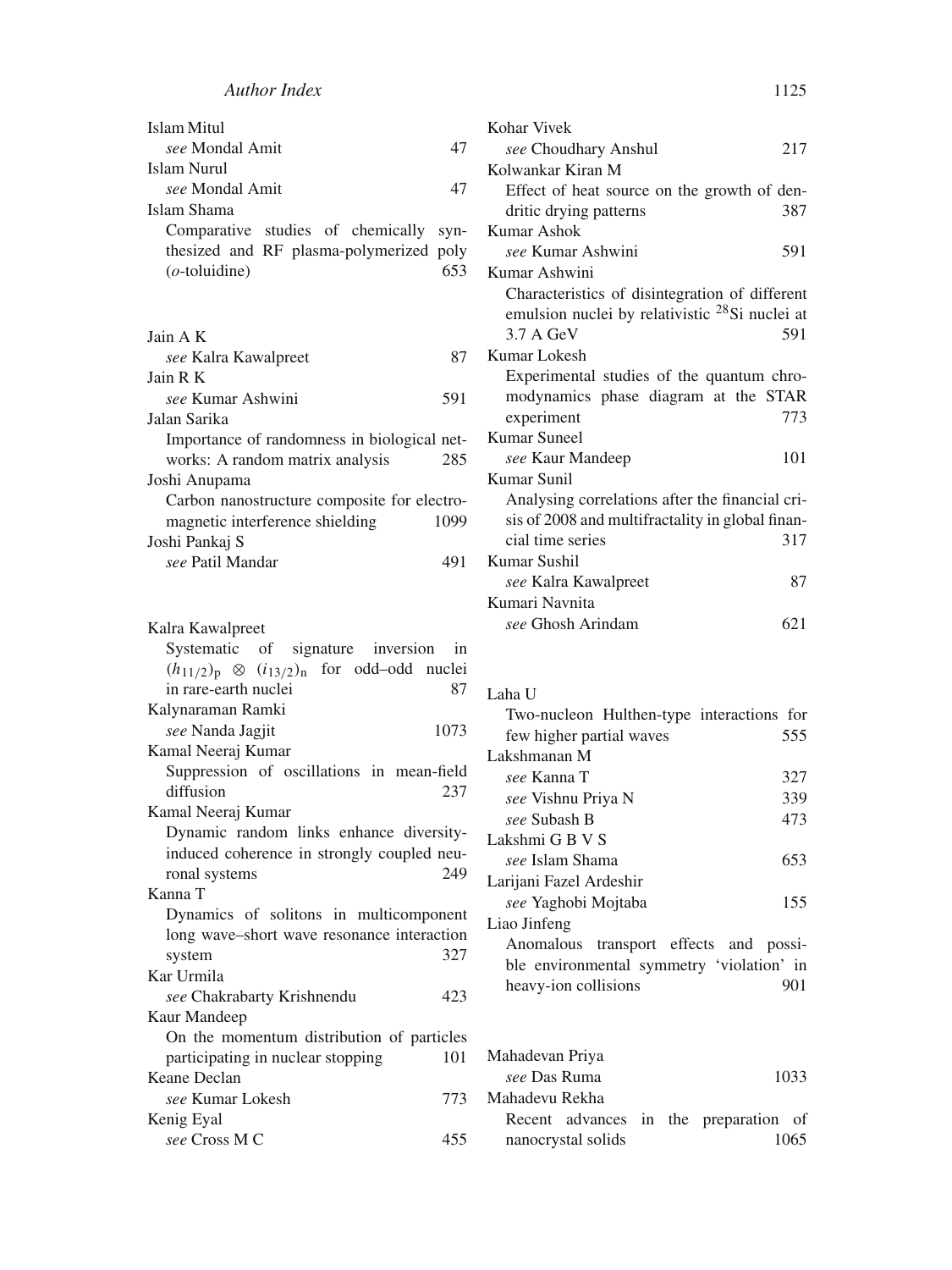| Mahatha S K                                   |
|-----------------------------------------------|
| Growth and photoemission spectroscopic        |
| studies of ultrathin noble metal films on     |
| 1011<br>graphite                              |
| Maiti Kalobaran                               |
| Electronic structure of Fe-based supercon-    |
| 947<br>ductors                                |
|                                               |
| Majumder Abhijit                              |
| Jet modification in the next decade: A pedes- |
| trian outlook<br>821                          |
| Malik S K                                     |
| see Nirmala R<br>977                          |
| Mamun A A                                     |
| see Masud M M<br>137                          |
| Manju U                                       |
| Correlation effects driven by reduced dimen-  |
| sionality in magnetic surface alloys<br>999   |
| Martha Surendra K                             |
| see Nanda Jagjit<br>1073                      |
| Mastyugin M S                                 |
| see Bashkirov E K<br>127                      |
| Masud M M                                     |
|                                               |
| Dust-ion-acoustic Gardner double<br>layers    |
| in a dusty plasma with two-temperature        |
| 137<br>electrons                              |
| Mathur Deepak                                 |
| see Kolwankar Kiran M<br>387                  |
| Menon Krishnakumar S R                        |
| see Mahatha S K<br>1011                       |
| Mirzazadeh M A                                |
| see Eslami M<br>3                             |
| Mishra A                                      |
| see Hens CR<br>229                            |
| Mittal Mona                                   |
| Narrowing the size distribution of CdTe       |
| nanocrystals using digestive ripening<br>1049 |
| Mondal Amit                                   |
| Robust antisynchronization of chaos using     |
| sliding mode control strategy<br>47           |
| Mondal Sirshendu                              |
| Non-linear dynamics in pulse combustor: A     |
| 443                                           |
| review                                        |
| Morozkin A V                                  |
| see Nirmala R<br>977                          |
| Mukhopadhyay Achintya                         |
| see Mondal Sirshendu<br>443                   |
|                                               |
| 1111111                                       |

| Nag Abhishek                             |  |     |
|------------------------------------------|--|-----|
| Magnetoresistance stories of double per- |  |     |
| ovskites                                 |  | 967 |

| 1087                                           |
|------------------------------------------------|
|                                                |
| 365                                            |
|                                                |
| 365                                            |
|                                                |
| Synchronization enhancement via an oscil-      |
| latory bath in a network of self-excited       |
| 257                                            |
|                                                |
| High-capacity electrode materials for electro- |
| chemical energy storage: Role of nanoscale     |
| 1073                                           |
|                                                |
| 3                                              |
|                                                |
| Magnetocaloric effect in rare-earth inter-     |
| 977                                            |
|                                                |
| 33                                             |
|                                                |

| Ogunjo S T                                   |     |
|----------------------------------------------|-----|
| see Ojo K S                                  | 33  |
| Ojo K S                                      |     |
| Increased-order generalized synchronization  |     |
| of chaotic and hyperchaotic systems          | 33  |
| Quellette Nicholas T                         |     |
| Empirical questions for collective-behaviour |     |
| modelling                                    | 353 |
| Ozis Turgut                                  |     |
| see Pinar Zehra                              | 9   |
|                                              |     |
| Padmanaban E                                 |     |
| see Banerjee R                               | 203 |
| Pal Mainak                                   |     |
| see Bose Indrani                             | 193 |

Pal Subrata Transport models for relativistic heavy-ion collisions at Relativistic Heavy Ion Collider and Large Hadron Collider 717 Pandey Anshu *see* Mahadevu Rekha 1065 Patil Mandar Finite escape fraction for ultrahigh energy collisions around Kerr naked singularity 491 Paul Sanhita

Understanding metal–insulator transition in sodium tungsten bronze 957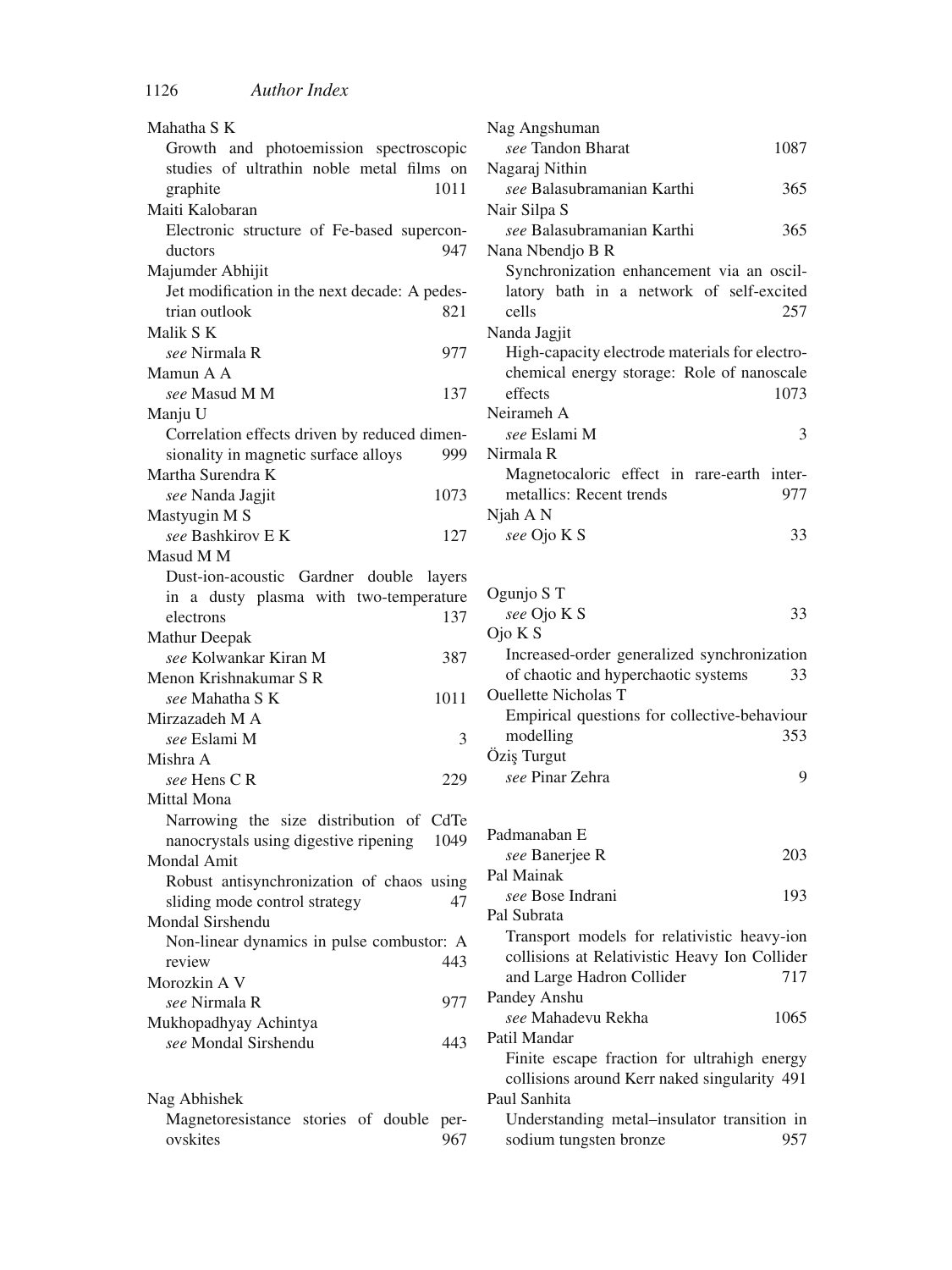| Pinar Zehra<br>Analytical solution of population balance<br>equation involving aggregation and breakage<br>in terms of auxiliary equation method | 9 |
|--------------------------------------------------------------------------------------------------------------------------------------------------|---|
| Pizzagalli Laurent                                                                                                                               |   |
| see Gerard Celine<br>1041                                                                                                                        |   |
| Prakash Pulkit                                                                                                                                   |   |
| see Kolwankar Kiran M<br>387                                                                                                                     |   |
| Prakash A                                                                                                                                        |   |
| see Kumar Ashwini<br>591                                                                                                                         |   |
| Prakash Madappa                                                                                                                                  |   |
| Neutron stars as probes of extreme energy                                                                                                        |   |
| 927<br>density matter                                                                                                                            |   |
|                                                                                                                                                  |   |
| Radhakrishnan Shruthi                                                                                                                            |   |
| see Kolwankar Kiran M<br>387                                                                                                                     |   |
| Raj Satyabrata                                                                                                                                   |   |
| <i>see</i> Paul Sanhita<br>957                                                                                                                   |   |
| Ray Samriddhi Sankar                                                                                                                             |   |
| Thermalized solutions, statistical mechanics<br>and turbulence: An overview of some recent                                                       |   |
| 395<br>results                                                                                                                                   |   |
| Ray Sugata                                                                                                                                       |   |
| see Nag Abhishek<br>967                                                                                                                          |   |
| Reddy Andra Naresh Kumar                                                                                                                         |   |
| Half-width at half-maximum, full-width at                                                                                                        |   |
|                                                                                                                                                  |   |
| half-maximum analysis for resolution of                                                                                                          |   |
| asymmetrically apodized optical systems                                                                                                          |   |
| with slit apertures<br>117                                                                                                                       |   |
| <b>Roland Gunther</b>                                                                                                                            |   |
| Long-range correlations in high multiplicity                                                                                                     |   |
| pp and pA collisions<br>731                                                                                                                      |   |
| Roy P K                                                                                                                                          |   |
| see Hens CR<br>229                                                                                                                               |   |
|                                                                                                                                                  |   |
| Sagar Dasari Karuna                                                                                                                              |   |
| see Reddy Andra Naresh Kumar<br>117                                                                                                              |   |
| Saha Sudipta                                                                                                                                     |   |
| maximization under resource<br>Coverage                                                                                                          |   |
| constraints using proliferating random                                                                                                           |   |
| walks<br>273                                                                                                                                     |   |
| Sahu Swadhini                                                                                                                                    |   |
| see Kolwankar Kiran M<br>387                                                                                                                     |   |
| Sakaguchi Takao                                                                                                                                  |   |
| Photon and dilepton production in<br>high-<br>845                                                                                                |   |
| energy heavy-ion collisions<br>Sakkaravarthi K                                                                                                   |   |
| see Kanna T<br>327                                                                                                                               |   |
| Salti Mustafa                                                                                                                                    |   |

| Sapra Sameer                                                                                                                                       |                   |
|----------------------------------------------------------------------------------------------------------------------------------------------------|-------------------|
| see Mittal Mona                                                                                                                                    | 1049              |
| Sayed A                                                                                                                                            |                   |
| Evaluated activation cross-sections and inter-<br>comparison of the production parameters for<br>the medically relevant radioisotopes<br>and $86Y$ | $^{64}$ Cu<br>569 |
| Seddik U                                                                                                                                           |                   |
| see Sayed A                                                                                                                                        | 569               |
| Sen A                                                                                                                                              |                   |
| see Hens C R                                                                                                                                       | 229               |
| Sen Swarnendu                                                                                                                                      |                   |
| see Mondal Sirshendu                                                                                                                               | 443               |
| Senthilvelan M                                                                                                                                     |                   |
| see Vishnu Priya N                                                                                                                                 | 339               |
| Sharma Pooja Rani                                                                                                                                  |                   |
| see Kamal Neeraj Kumar                                                                                                                             | 237               |
| Shrimali Manish Dev                                                                                                                                |                   |
| see Kamal Neeraj Kumar                                                                                                                             | 237               |
| Siddiqui Azher M                                                                                                                                   |                   |
| see Islam Shama                                                                                                                                    | 653               |
| Singh B K                                                                                                                                          |                   |
| see Kumar Ashwini                                                                                                                                  | 591               |
| Singh Madan                                                                                                                                        |                   |
| Impact of size and temperature on thermal                                                                                                          |                   |
| expansion of nanomaterials                                                                                                                         | 609               |
| Singh Mahipal                                                                                                                                      |                   |
| see Singh Madan                                                                                                                                    | 609               |
| Singh Sukhjeet                                                                                                                                     |                   |
| see Kalra Kawalpreet                                                                                                                               | 87                |
| Sinha Sudeshna                                                                                                                                     |                   |
| see Choudhary Anshul                                                                                                                               | 217               |
| see Kamal Neeraj Kumar                                                                                                                             | 249               |
| Song Huichao                                                                                                                                       |                   |
| Hydrodynamic modelling for relativis-                                                                                                              |                   |
| tic heavy-ion collisions at RHIC                                                                                                                   | and               |
| <b>LHC</b>                                                                                                                                         | 703               |
| <b>Strickland Michael</b>                                                                                                                          |                   |
| Thermalization and isotropization in heavy-                                                                                                        |                   |
| ion collisions                                                                                                                                     | 671               |
| Subash B                                                                                                                                           |                   |
| Nonlinear dynamics of spin transfer nano-                                                                                                          |                   |
| oscillators                                                                                                                                        | 473               |
|                                                                                                                                                    |                   |

Tandon Bharat Colloidal transparent conducting oxide nanocrystals: A new infrared plasmonic material 1087